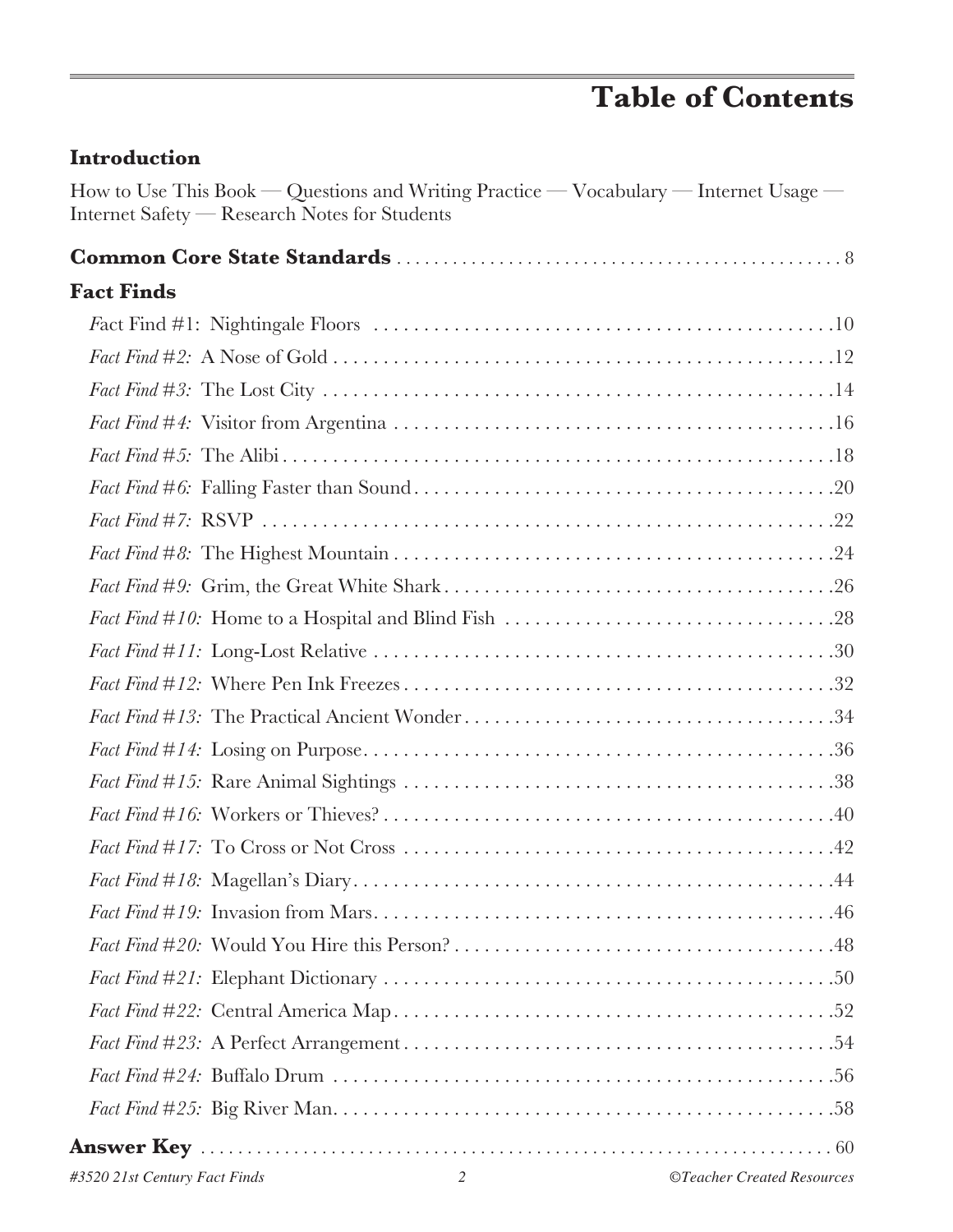

# **A Nose of Gold**

"I have found Tycho Brahe's lab notes," Professor Con said. "If you give me more money for research, I am sure that I can turn copper into gold. Your investment will **benefit** us both."

"Who is Tycho Brahe?" asked Susannah's father.

"Tycho Brahe was an astronomer and an alchemist. He was born in 1546 and died in 1601. He was from Denmark. He had an observatory and lab in Denmark's capital. That's where he made observations about the planets and tried to turn copper into gold," Professor Con answered.

"Isn't Oslo the capital of Denmark?" asked Susannah.



**Tycho Brahe**

Nodding at Susannah, Professor Con said, "That's right. Denmark's capital is Oslo. The capital borders the strait that separates Denmark from Sweden.

"It was the King of Denmark himself who provided Brahe's research funds. You see, Brahe lost his nose in a duel so he had to wear a replacement one. He had a replacement made of copper, but there was a problem with it. Copper melts at 1,083° Celsius, and so when Brahe would stand in direct sun too long or stand close to a hot fire, his nose would begin to melt! Brahe wanted a gold nose because a gold nose wouldn't melt. The problem was the expense. It cost too much to make a nose out of gold. That's when Brahe began to work on turning copper into gold. The king funded Brahe's work because if Brahe could find a way to turn copper into gold, then it would benefit the king. He could become rich."

"Is changing copper into gold really a possibility," asked Susannah's father. "If Brahe couldn't do it, what makes you think you can?"

"I can," Professor Con said with confidence. "Brahe left a chemical formula and instructions. The problem was that he didn't have the lab equipment that we have today." Holding out a piece of old, yellowed paper Professor Con said, "Take a look."

Both Susannah and her father leaned over the page the professor was showing them and read, " $1 \text{ Cu} + 4 \text{ Ir} + 6 \text{ H} \text{ (melted)} = \text{Go."}$ 

Professor Con explained, "Every element has a symbol. 'Cu' is the symbol for copper, 'Ir' is the symbol for iron, 'H' is the symbol for hydrogen, and 'Go' is the symbol for gold. Hydrogen is a gas, and Brahe didn't have the equipment to melt it. That's because hydrogen's melting point is -259° Celsius."

Susannah's father said slowly, "Being able to turn copper into gold would be to my benefit, but I'm having a hard time believing any of this. Your tale of a nose cut off in a duel and replaced with a copper one is pretty far-fetched."

Susannah said, "Dad, that part is believable, but trust me, you will not benefit if you invest in Professor Con's research. He doesn't know what he is talking about."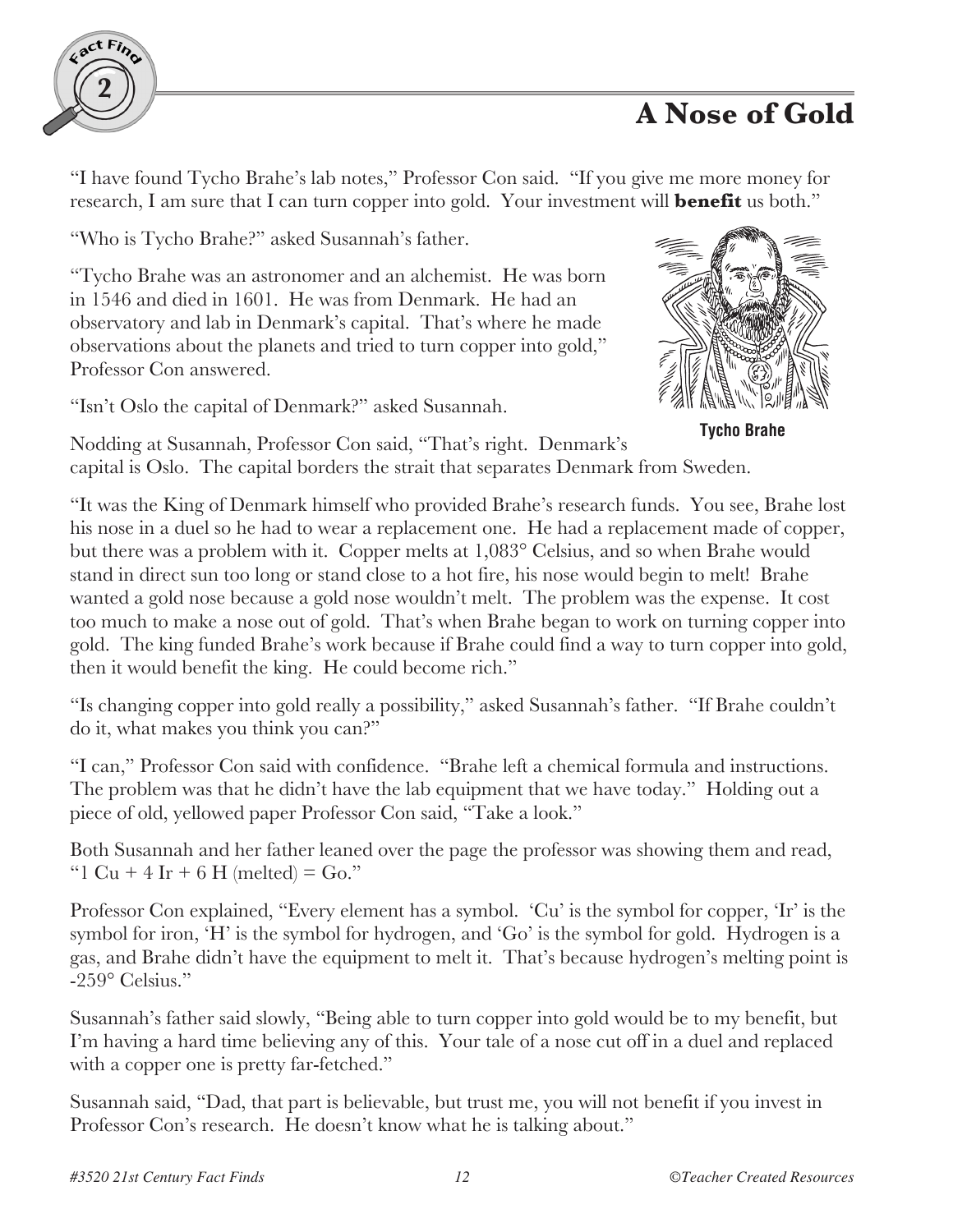# **A Nose of Gold** *(cont.)*

*What does Susannah know that her father doesn't? It is time to check facts.*



## **Dictionary**

- **1.** If something benefits you, it .
- **2.** Why might a school hold a benefit spaghetti dinner?

#### **Atlas**



Find a map of Denmark. Write **True** or **False**. If your answer is **False**, cross out the incorrect word(s) and write the correct word(s) on the line.

- **\_\_\_\_\_\_\_\_\_ 1.** Denmark's capital is Oslo.
- **\_\_\_\_\_\_\_\_\_ 2.** The capital borders the strait that separates Denmark and Sweden.



## **Image Search**

Key Words: *Tycho Brache nose*

Can you tell if Brache found a replacement for his nose? **Yes No**

## **Temperature Converter**

Find the melting points of copper and hydrogen in degrees Fahrenheit. Then tell how these temperatures compare to the temperature on a hot day.

|     |          | <b>Celsius</b> | Fahrenheit | <b>How compares?</b> |
|-----|----------|----------------|------------|----------------------|
|     | Copper   | $,083^\circ$   |            |                      |
| ہ ب | Hydrogen | $-259^\circ$   |            |                      |

## **Search Engine/Encyclopedia**



Look up the chemical symbols for the following:

**1.** Copper \_\_\_\_\_\_\_\_\_\_\_\_\_\_\_\_\_

**3.** Hydrogen \_\_\_\_\_\_\_\_\_\_\_\_\_\_\_\_\_

**4.** Gold \_\_\_\_\_\_\_\_\_\_\_\_\_\_\_\_\_

**2.** Iron

## **In Your Own Words**

On a separate piece of paper, write one or two paragraphs in which you explain why someone should or should not invest in Professor Con's research. When you write, try to use the word *benefit* at least one time.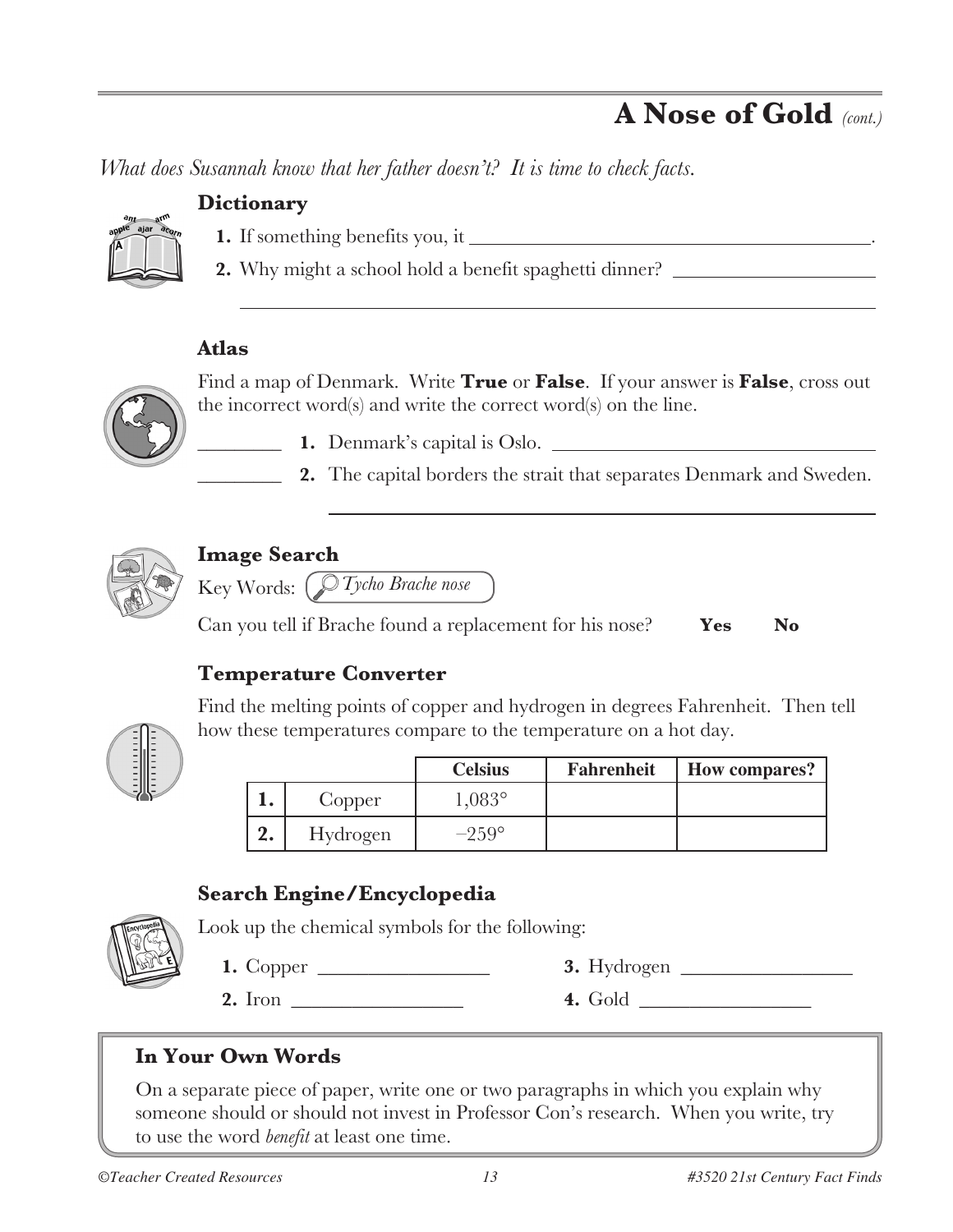

## **Where Pen Ink Freezes**

Daniel and Rebecca wanted an adventure. They decided to spin a globe and move a finger in circles on the globe. When the globe stopped spinning, they would visit the place their finger was on. Using this method, they found their travel destination: Oymyakon.

Daniel and Rebecca could see from the globe that Oymyakon was located in Russia, but beyond that, they knew nothing about it. Deciding it would be wise to use a guide, they called a tour guide agency for the name of someone they might hire. They were given two phone numbers, and when they called the first one, a man named Mr. Zimin answered the phone.

"Yes, I know Oymyakon well," Mr. Zimin said. "Oymyakon is a small village above the Arctic Circle. It is directly north of Russia's capital, Moscow. Oymyakon is known for its cold and **frigid** temperatures. In fact, Oymyakon is the coldest permanently inhabited place on Earth. How frigid is it? Throw boiling water into the air, and it instantly freezes. The average winter temperature is -45 degrees Celsius. The lowest temperature ever recorded for any permanently inhabited location on Earth was measured here. What did the temperature measure on that record-breaking day? It measured a frigid -71.2 degrees Celsius!"

Mr. Zimin continued, "I speak Russian, so of course I can translate everything for you. I can also help you find lodging. It's such a small village that there aren't a lot of lodging options, and most likely you'll have to stay with a local family."

"But how can anyone survive in such a frigid environment?" asked Rebecca.

"People learn to adapt," Mr. Zimin explained. "People live in larch wood houses and burn coal and wood for heat. They breed reindeer, hunt, and ice-fish. People eat reindeer and horsemeat, and they wear fur to stay warm. Reindeer fur is particularly good at keeping you warm because the shaft of each hair is hollow, and the air in the shafts has an insulating effect."

"Do children there use cell phones and go to school the same as they do in warmer places?" asked Daniel.

"There's a single school, and it only closes when temperatures fall below -52 degrees Celsius. 2008 was the year that the school got an indoor toilet. Cell phones don't work in such frigid environments, and metal sticks to skin. Even ink in pens freezes solid!"

Daniel was silent for a minute, and then he asked, "If we hire you, can you find us reindeer clothes to wear?"

"Definitely," replied Mr. Zimin. "I'll even teach you how to say the word *reindeer* and *cold* in Russian. First, though, you need to send me some money."

Daniel said to Rebecca, "I think we should go ahead and hire Mr. Zimin.

"I disagree," Rebecca replied. "I'd rather call the second name on the list and see if that guide actually knows where Oymyakon is."